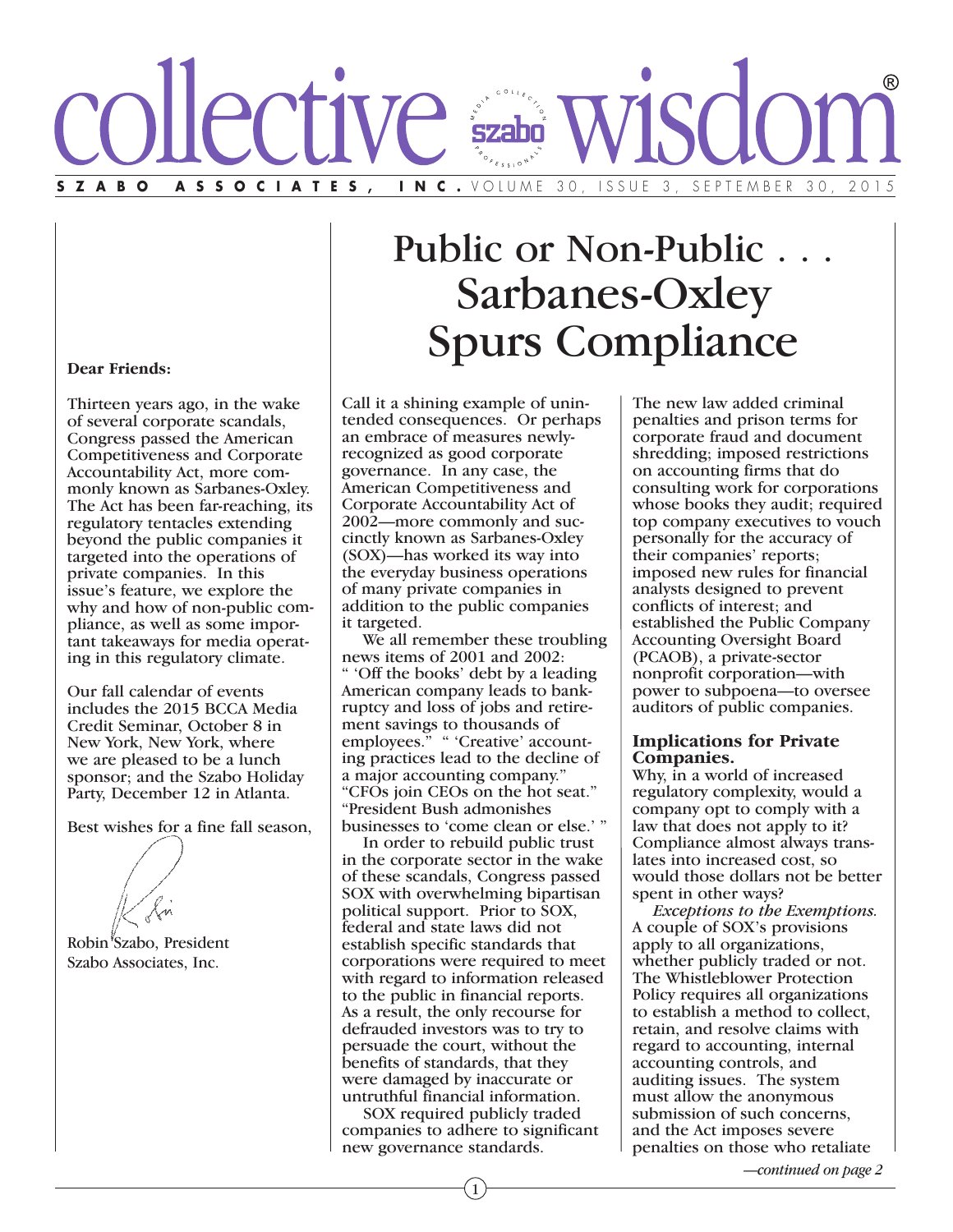### *Sarbanes-Oxley—*

### *—continued from page 1*

against whistleblowers.

 The Document Retention Policy imposes new requirements with regard to destruction of documents and retention of audit and review records. The former creates new criminal penalties (either a fine or imprisonment up to 20 years) for document alteration or destruction with the intent to obstruct an investigation or other matters within the jurisdiction of a federal agency or bankruptcy court. The latter, directed at auditors, creates a new felony that applies to willful failure to preserve audit or review records of issuers.

 SOX broadly defines "records" to include any material, including email, that contains information about the company's plan, results, policies, or performance. Email must be tamper-proof, password-protected, read-only, non-deletable, encrypted, digitally signed, and auditable by a third party. Depending on the document, retention is required for several years to forever. Company management and the IT department have the responsibility for creating a policy and processes for compliance. Any employee aware that the company is under investigation, or suspects that it might be, must stop all document destruction and alteration immediately. The employee must also create a company record indicating the order to stop all automatic e-data destruction.

 *A new benchmark.* With the passage of SOX, businesses now had a new standard against which their financial reporting and corporate governance practices could be measured, whether or not their compliance was legally required. Understandably, companies that are considering going public or may be acquired by a public company are particularly compelled to become SOX-compliant; however, such companies represent a small percentage of SOX-compliant private companies. Private companies with large outside shareholder bases or

institutional investors, while not technically public, have shareholders who may expect or demand the standard of corporate governance prescribed by the law. Additionally, venture capital investors, lenders, and insurers doing business with nonpublic companies may now require covenants related to corporate governance in financing agreements.

 Numerous surveys have been conducted to find out if and why private companies choose to comply with the Act. According to a 2006 survey by Reed, Buchman, and Wobbekind, and noted in a report by Strehlow, Flasch, Vandenberg, and Haen of St. Norbert College, more than 50% of respondents indicated several possible benefits: establishing stronger business credit, potentially getting better major financing options, and enhancing credibility with key stakeholders. High costs with no specific benefits were reasons specific provisions were not implemented. Another 2006 study by Foley and Lardner reported that pressure from outside auditors and/or board members were additional reasons for compliance, and that low-cost provisions were those most likely to be implemented.

 The researchers at St. Norbert conducted phone interviews of four privately-held companies to gain more in-depth insight. The companies ranged in size from \$500 million to \$3.5 billion and represented four distinct industries. The authors concluded that there was a newly-heightened focus on internal controls and corporate governance, both by the companies and their external auditors. Of note is that the companies, recognizing certain measures as good corporate governance, had implemented many of SOX's provisions well before the law's passage.

 And the takeaway from all this? Many non-public companies are choosing, from the buffet of voluntary SOX provisions, those that benefit their organizations and that come with a reasonable price tag to implement and maintain.

 A code of ethics is generally recognized as a good idea, as it establishes an atmosphere of propriety at the top and helps employees understand what is expected of them. Should a

corporation be faced with civil or criminal allegations, the presence of a strong code of ethics may strengthen its defense. Additionally, some companies have implemented whistleblower procedures, formal channels an employee can use to report ethical concerns within the company. Others, feeling confident that their companies already support the reporting of ethical concerns, choose to have no formal program.

 Since internal controls are now more of a consideration for external auditors, companies are focusing on internal control structures, and more employees are becoming involved in the audit process. Some external auditors, particularly those with a strong public presence, now require the CEOs/CFOs of nonpublic companies to attest to the accuracy of their financial statements. Many private companies are creating audit committees composed of outside directors or naming an audit committee "financial expert." Such committees provide auditors a conduit to the board outside of management as well as a financial expert who can lead discussions with auditors about transactions and the handling of accounts in financial statements.

 These processes can reap financial benefits that offset, at least in part, the financial investment for implementation. For example, according to the 2006 Report to the Nation by the Association of Certified Fraud Examiners, U.S. organizations lose five percent of their annual revenues to fraud. The report also stated that "occupational frauds are more likely to be detected by a tip than by other means such as internal audits, external audits, or internal controls." Establishing an environment where employees feel they are safe to expose misbehavior can potentially increase a company's profits. Additionally, a strong code of ethics may help prevent litigation or at least reduce its costs.

 Requiring the CEO and CFO to certify the accuracy of financial statements increases public confidence about the financial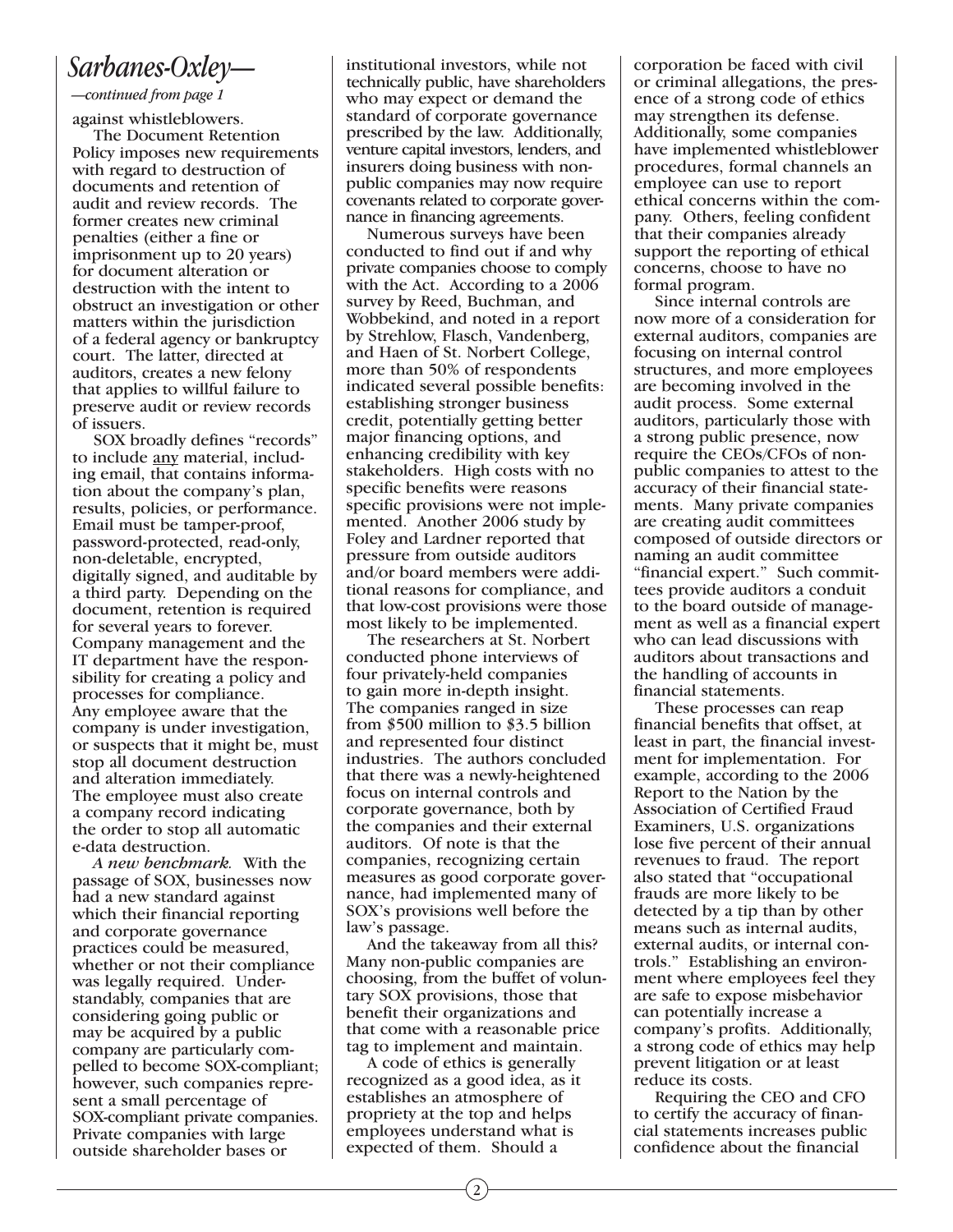condition and operations of the company. This responsibility brings about increased focus on control deficiencies, which enables an organization to determine "what can go wrong" in preparing financial information and to take measures to prevent it from happening. Auditing firms faced with increased responsibilities are more apt to work more closely with their clients, resulting in a better understanding of their operations and, subsequently, more valuable input to improve internal controls. Private companies are not compelled to spend inordinate sums of money to prepare for an auditor's assessment of internal controls or to implement a complex system of controls to achieve compliance with the Act. Rather, they can apply a reasonable cost/benefit approach, choosing the provisions and controls that benefit their organizations with an acceptable price tag.

# **Implications for Credit**

**Managers.** One significant result of SOX is the close scrutiny being given to credit departments. Section 404 of the Act aims to ensure proper representation of assets, requiring receivables to be accurately

qualified and quantified. SOX standards offer the opportunity to study, scrub, and improve credit procedures at both the macro and micro levels.

 While company officers are making fervent efforts to ensure that their financial statement numbers are accurate and truly represent their companies' financial health, they also want those numbers to be attractive to long-term investors. For many, that means they must reduce their debt. Receivables that have aged to the point of little or no chance of collection will attract a higher degree of scrutiny by controllers and division heads mandated to present a true financial picture and, at the same time, to make that picture attractive.

**Tips for the Times.** The scandals of <sup>15</sup> years ago and the subsequent passage of Sarbanes-Oxley have ushered in new standards of behavior in corporate America. Within this climate of higher expectations, almost all organizations can benefit from some stronger internal controls and SOX best practices, whether mandated or not. Here are some areas to consider for review and analysis:

*1. Credit policy.* Is it applied

3



"Boss, I think it's time to hold a learning seminar on the 'whistleblower protection' and 'document retention' rules of Sarbanes-Oxley."

across all departments and locations? Is your decision-making process reasonable, justifiable, and consistent? Do you regularly review accounts and reevaluate credit lines to reflect the condition of your current portfolio?

*2. Collection procedures.* If staff has made its best efforts beginning at 15 days past due to collect, and the account has broken a number of commitments, has a deteriorating financial condition, or has aged to 90 days, third-party collection action is in order. At 120 days, it should immediately be turned over for collection, unless there are unresolved discrepancies, whether or not it has been written off. The goal is to collect—not to write off—and a professional industry-knowledgeable collection firm that is adept with both slow-pay and no-pay customers is the right choice when you wish to recover and keep your customer.

*3. Write-off procedures.* Szabo has observed that the process for determining write-offs has changed with some clients. Historically, write-offs occurred following a customer's bankruptcy or after a write-off recommendation from a third-party collector. Recently, however, the trend is to write off solely on age of delinquency, in many instances at or beyond 180 days age, then engage a third-party collector. Write-offs should not be solely based on age and should not be a prerequisite to engaging a third-party collector. Each action should be independent.

 With new emphasis on accuracy and transparency, companies often feel pressure to ensure that their receivables are not stated above the amounts they can reasonably expect to recover. In the SOX environment, credit managers may feel compelled to write off an account that it deems uncollectible as a matter of prudence. Unfortunately, as we all know, the debit entry cancels out the profit of the sale previously recorded in the income statement, undermining the attractiveness of the company's financial picture.

Premature write-offs can best